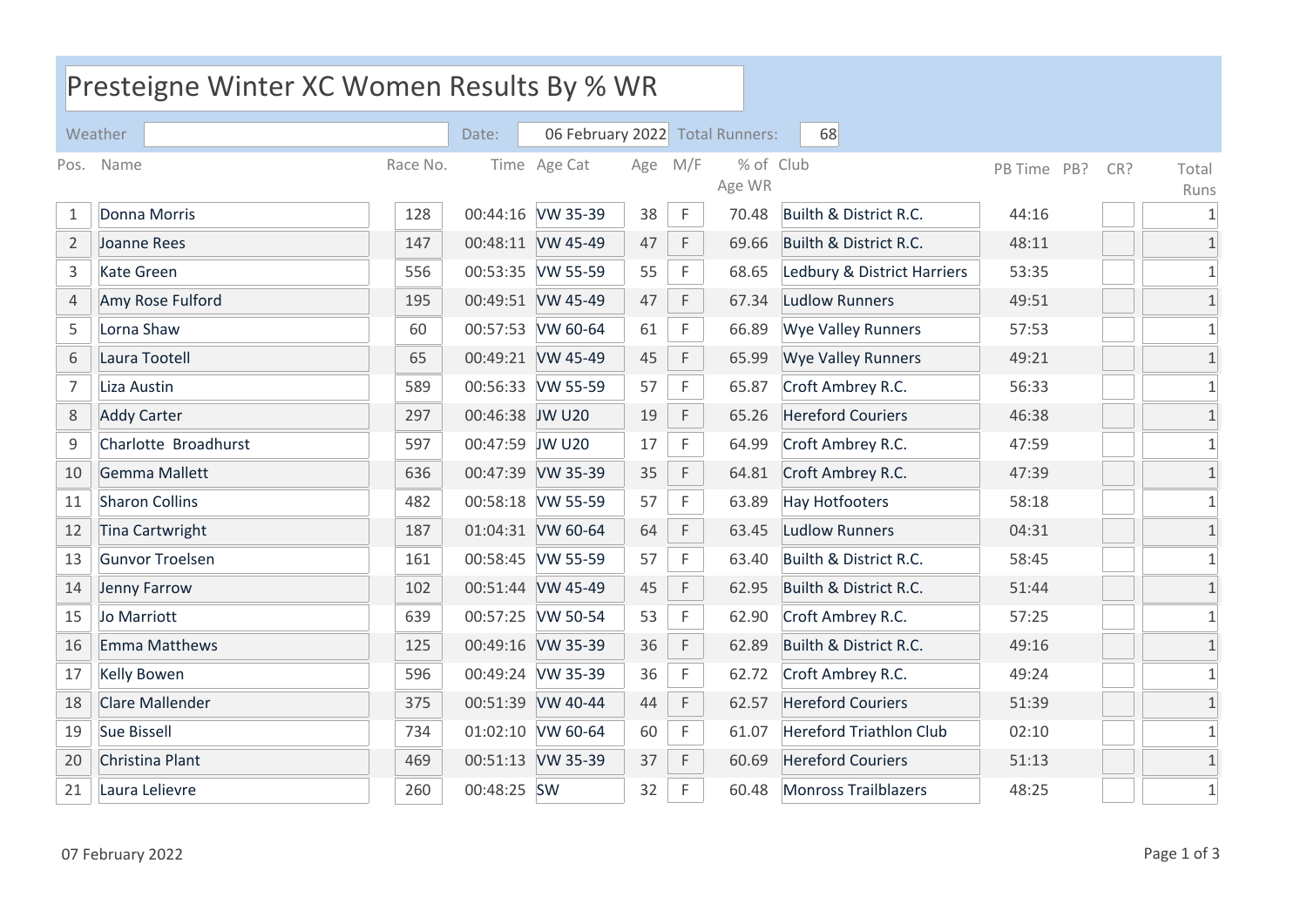|    | Pos. Name                | Race No. |             | Time Age Cat      |    | Age M/F     | % of Club<br>Age WR |                                | PB Time PB? | CR? | Total<br>Runs |
|----|--------------------------|----------|-------------|-------------------|----|-------------|---------------------|--------------------------------|-------------|-----|---------------|
| 22 | Nicola Tyler             | 439      |             | 00:58:47 VW 50-54 | 51 | $\mathsf F$ | 60.28               | <b>Hereford Couriers</b>       | 58:47       |     | $\mathbf{1}$  |
| 23 | <b>Eleanor Griffiths</b> | 521      | 00:49:39 SW |                   | 32 | F           | 58.98               | <b>Hay Hotfooters</b>          | 49:39       |     | $\mathbf{1}$  |
| 24 | Emma Stewardson          | 225      |             | 00:55:11 VW 40-44 | 43 | F           | 58.17               | <b>Ludlow Runners</b>          | 55:11       |     | $\mathbf{1}$  |
| 25 | Sahrah Wilding           | 576      |             | 01:02:52 VW 50-54 | 54 | F           | 57.98               | Presteigne Pacers              | 02:52       |     | $\mathbf{1}$  |
| 26 | Sybil Marsh              | 208      |             | 01:25:02 VW 70-74 | 74 | F           | 57.51               | <b>Ludlow Runners</b>          | 25:02       |     | $\mathbf{1}$  |
| 27 | Victoria Woodhall        | 458      |             | 00:57:37 VW 45-49 | 46 | $\mathsf F$ | 57.39               | <b>Hereford Couriers</b>       | 57:37       |     | $\mathbf{1}$  |
| 28 | <b>Kate Jones</b>        | 120      | 00:51:16 SW |                   | 28 | F           | 57.12               | Builth & District R.C.         | 51:16       |     | $\mathbf{1}$  |
| 29 | Samantha Harper          | 623      |             | 00:58:48 VW 45-49 | 47 | F           | 57.09               | Croft Ambrey R.C.              | 58:48       |     | $\mathbf{1}$  |
| 30 | Kate Platt               | 526      |             | 00:59:06 VW 45-49 | 46 | F           | 55.95               | <b>Hay Hotfooters</b>          | 59:06       |     | $1\,$         |
| 31 | Ange Price               | 507      |             | 01:03:29 VW 50-54 | 51 | F           | 55.82               | <b>Hay Hotfooters</b>          | 03:29       |     | $\mathbf{1}$  |
| 32 | <b>Ellie Smithers</b>    | 429      | 00:52:40 SW |                   | 25 | $\mathsf F$ | 55.60               | <b>Hereford Couriers</b>       | 52:40       |     | $1\,$         |
| 33 | <b>Alison Benwell</b>    | 180      |             | 01:07:29 VW 55-59 | 58 | $\mathsf F$ | 55.54               | <b>Ludlow Runners</b>          | 07:29       |     | $\mathbf 1$   |
| 34 | <b>Caroline Prentice</b> | 183      |             | 01:05:25 VW 50-54 | 53 | $\mathsf F$ | 55.21               | <b>Ludlow Runners</b>          | 05:25       |     | $\mathbf{1}$  |
| 35 | Anna Yapp                | 683      | 00:53:05 SW |                   | 21 | F           | 55.16               | Croft Ambrey R.C.              | 53:05       |     | $\mathbf{1}$  |
| 36 | <b>Bryony Dean</b>       | 320      |             | 01:00:35 VW 45-49 | 46 | F           | 54.58               | <b>Hereford Couriers</b>       | 00:35       |     | $\mathbf{1}$  |
| 37 | Jane Hayde               | 34       |             | 00:57:11 VW 35-39 | 38 | F           | 54.56               | Wye Valley Runners             | 57:11       |     | $1\,$         |
| 38 | Laura Perratt            | 216      | 00:53:53 SW |                   | 30 | F           | 54.35               | <b>Ludlow Runners</b>          | 53:53       |     | $\mathbf{1}$  |
| 39 | Nicola Goodwin           | 737      |             | 01:01:47 VW 45-49 | 47 | F           | 54.33               | <b>Hereford Triathlon Club</b> | 01:47       |     | $\mathbf 1$   |
| 40 | Sarah Coggins            | 547      |             | 01:13:00 VW 60-64 | 62 | $\mathsf F$ | 54.06               | Ledbury & District Harriers    | 13:00       |     | $\mathbf{1}$  |
| 41 | Joanne Stanley           | 223      |             | 01:11:55 VW 60-64 | 61 | F           | 53.84               | <b>Ludlow Runners</b>          | 11:55       |     | $\mathbf{1}$  |
| 42 | <b>Stephanie King</b>    | 631      |             | 01:09:28 VW 55-59 | 57 | F           | 53.62               | Croft Ambrey R.C.              | 09:28       |     | $\mathbf{1}$  |
| 43 | Vanessa Ward             | 267      | 00:54:57 SW |                   | 34 | F           | 53.29               | <b>Monross Trailblazers</b>    | 54:57       |     | $\mathbf{1}$  |
| 44 | Sian Champken            | 8        |             | 01:06:40 VW 50-54 | 51 | $\mathsf F$ | 53.15               | <b>Wye Valley Runners</b>      | 06:40       |     | $\mathbf 1$   |
| 45 | <b>Abbie Smithers</b>    | 430      | 00:55:44 SW |                   | 24 | F           | 52.54               | <b>Hereford Couriers</b>       | 55:44       |     | $\mathbf{1}$  |